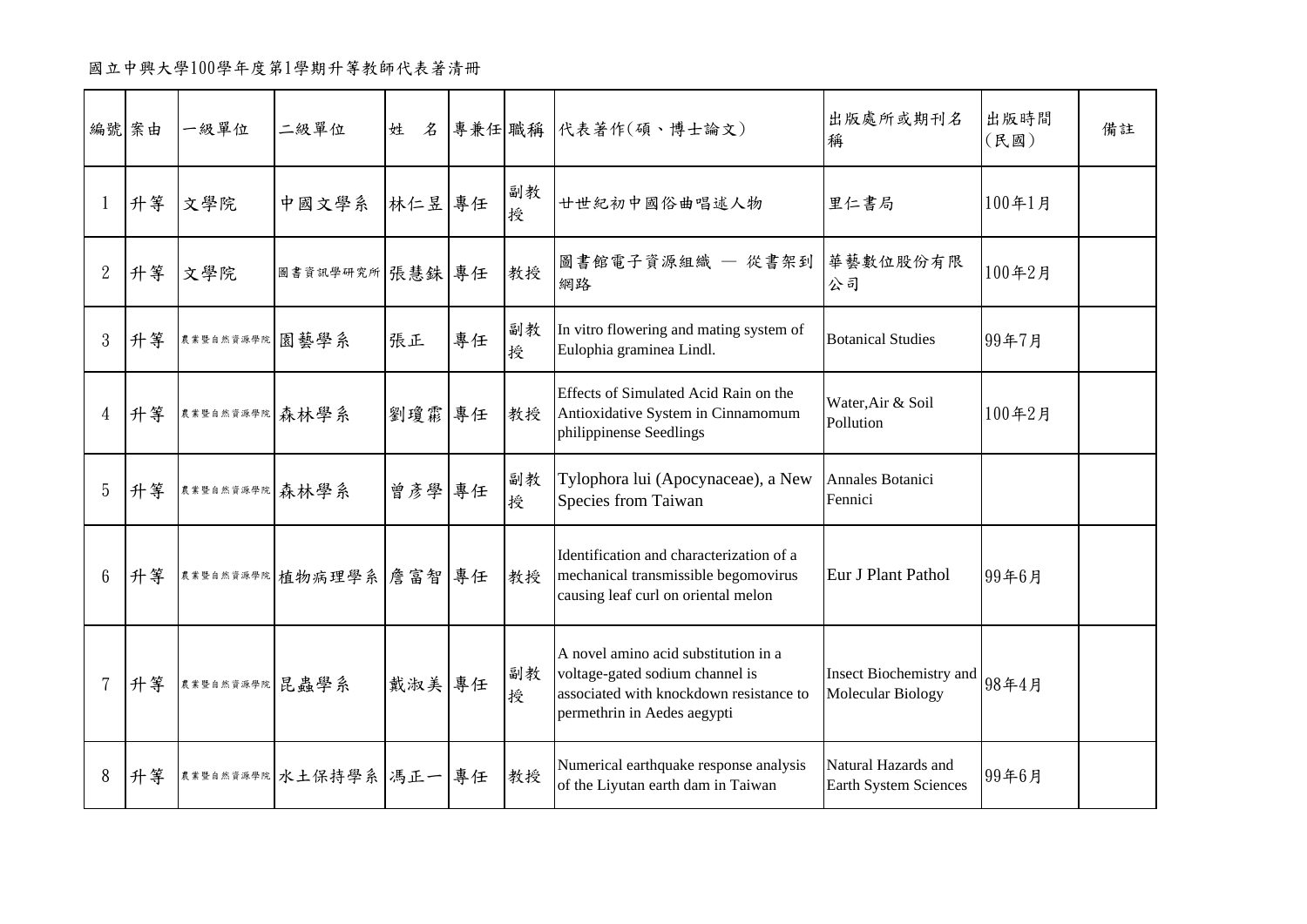## 國立中興大學100學年度第1學期升等教師代表著清冊

| 編號 案由 |    | 一級單位 | 二級單位                        | 姓<br>名 |         | 專兼任 職稱 代表著作(碩、博士論文)                                                                                                                                                                                               | 出版處所或期刊名<br>稱                            | 出版時間<br>(民國) | 備註 |
|-------|----|------|-----------------------------|--------|---------|-------------------------------------------------------------------------------------------------------------------------------------------------------------------------------------------------------------------|------------------------------------------|--------------|----|
| 9     | 升等 |      | 農業暨自然資源學院 食品暨應用生物科技學系 蔣恩沛康年 |        | 教授      | Effects of Insulin and Glucose on Cellular<br>Metabolic Fluxes in Homocysteine<br>Transsulfuration, Remethylation, S-<br>adenosylmethionine Synthesis, and Global Metabolism<br>Deoxyribonucleic Acid Methylation | Journal of Clinical<br>Endocrinology &   | 98年3月        |    |
| 10    | 升等 | 理學院  | 化學系                         | 邱文華 專任 | 副教<br>授 | Facile Syntheses of Enantiopure 3-<br>Hydroxypiperidine Derivatives and 3-<br>Hydroxypipecolic Acids                                                                                                              | J. Org. Chem                             | 99年3月        |    |
| 11    | 升等 | 理學院  | 化學系                         | 李進發專任  | 副教<br>授 | Iron-catalyzed thioetherification of thiols<br>with aryl iodides                                                                                                                                                  | Chem. Commun.                            | 98年7月        |    |
| 12    | 升等 | 理學院  | 資訊科學與工程學系「高勝助」專任            |        | 教授      | Discrete-time modeling for performance<br>analysis of real-time services in IEEE<br>802.16 networks                                                                                                               | Computer<br>Communications               | 99年10月       |    |
| 13    | 升等 | 理學院  | 黄讯绸路奥多媒體研究所 吴俊霖 專任          |        | 副教<br>授 | Robust image watermarking against local<br>geometric attacks using multiscale block<br>matching method                                                                                                            | J. Vis. Commun.<br>Image R.              | 98年8月        |    |
| 14    | 升等 | 工學院  | 環境工程學系 梁振儒 專任               |        | 教授      | Mass Transfer and Chemical Oxidation of<br>Naphthalene Particles with Zerovalent<br><b>Iron Activated Persulfate</b>                                                                                              | Environ. Sci.<br>Technol.                | 99年9月        |    |
| 15    | 升等 | 工學院  | 電機工程學系 汪芳興 專任               |        | 副教<br>授 | Improved properties of Ti-doped ZnO thin<br>films by hydrogen plasma treatment                                                                                                                                    | Thin Solid Films                         | 100年1月       |    |
| 16    | 升等 | 工學院  | 光電工程研究所 劉漢文 專任              |        | 副教<br>授 | Degradation of n-channel low temperature<br>poly-Si TFTs dynamically stressed in OFF<br>region with positive drain bias                                                                                           | Microelectronic<br>Engineering           | 100年1月       |    |
| 17    | 升等 | 工學院  | 生醫工程研究所 張健忠 專任              |        | 副教<br>授 | Dual optical responses of phenothiazine<br>derivatives: near-IR chromophore and<br>water-soluble fluorescent organic                                                                                              | <b>Journal of Materials</b><br>Chemistry | 99年10月       |    |